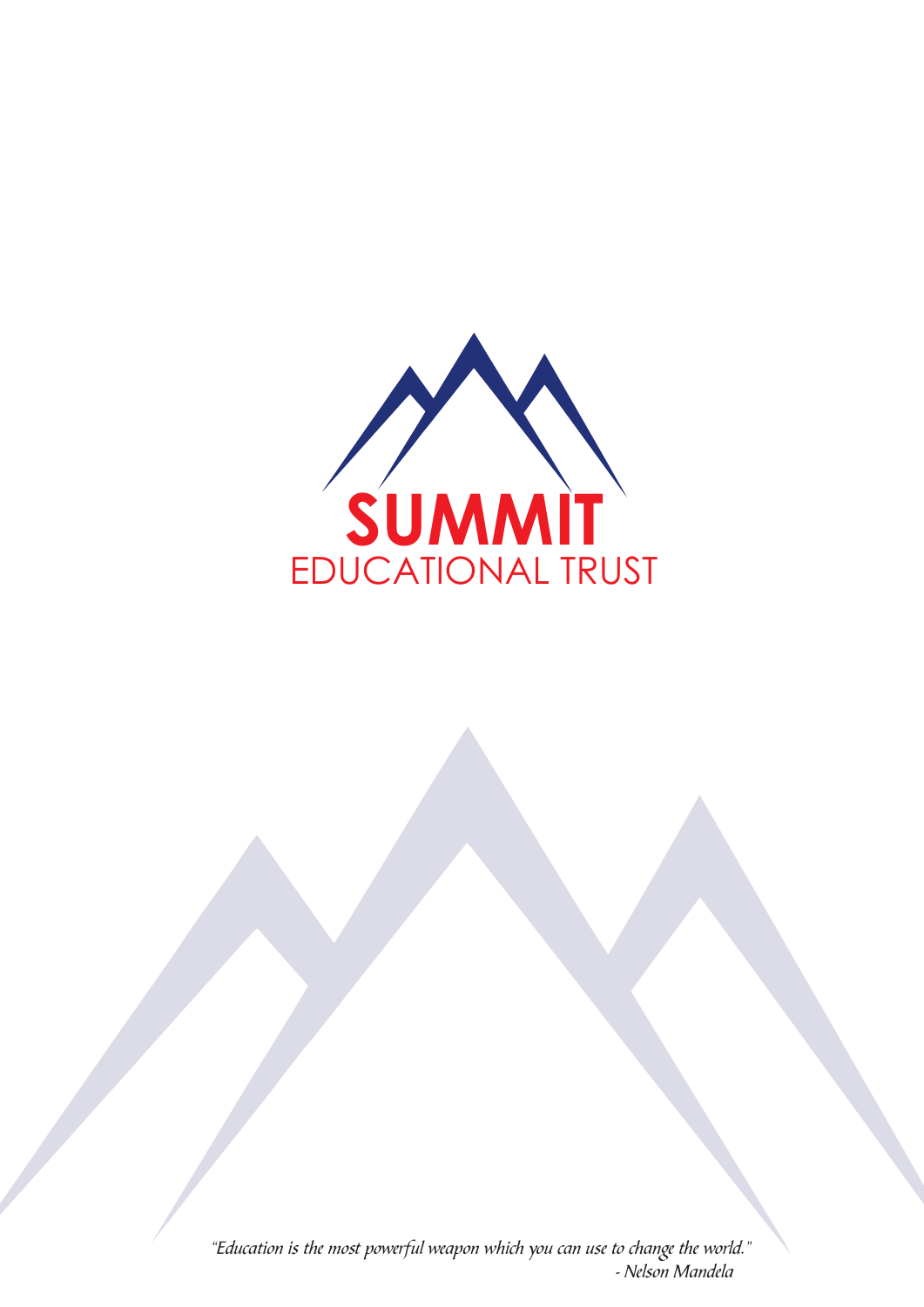# **SUMMIT EDUCATIONAL TRUST**

**In early 1980 a group of enlightened educationalists and visionaries identified the urgent need to provide quality secondary education for the black children in South Africa. This vision was translated into the formation of the New Era Schools Trust (NEST) on 6 April 1981. The objective of the Trust was to establish quality schools, which were not aligned to any one faith and where children of both genders and all racial groups could study and live together as boarders. The "New Era" was in anticipation of a democratic, nonracial South Africa.**

**Three schools were established. One each in Kwazulu Natal, Western Cape and Gauteng. The school in Gauteng was north of Fourways and opened in 1989 as Phuthing College. Its formation was generously supported by Johannesburg Consolidated Investments and Barloworld.**

**Phuthing College developed very well and ultimately provided non-racial, non-faith aligned education from grade 000 to 12. A marketing decision was taken to change the name of the school to Summit College.**

**In 2015 after having received a number of approaches from investors the independent trust founded by NEST resolved to dispose of Summit College to Advtech. The trustees felt that they had completed the initial vision of NEST and the future of learners, teachers and other stakeholders was best served under a different control.**

**This decision has permitted the Trust to move into a broader area of education with a strong focus on underprivileged South Africans. The Trust has changed its name to Summit Educational Trust and has at its disposal a significant bursary fund focused on the Advtech Group and a further large amount of free cash that can be used for non-tied bursaries, investment in and initiating low fee private schools and responding to wider educational needs in South Africa.**

**The enlarged trust is able to service the visions of similar minded individuals and groups who wish to make an impact of the education of disadvantaged South African children. We are a suitable vehicle for South Africans living in other parts of the world to contribute financially to the education of less privileged South Africans.**

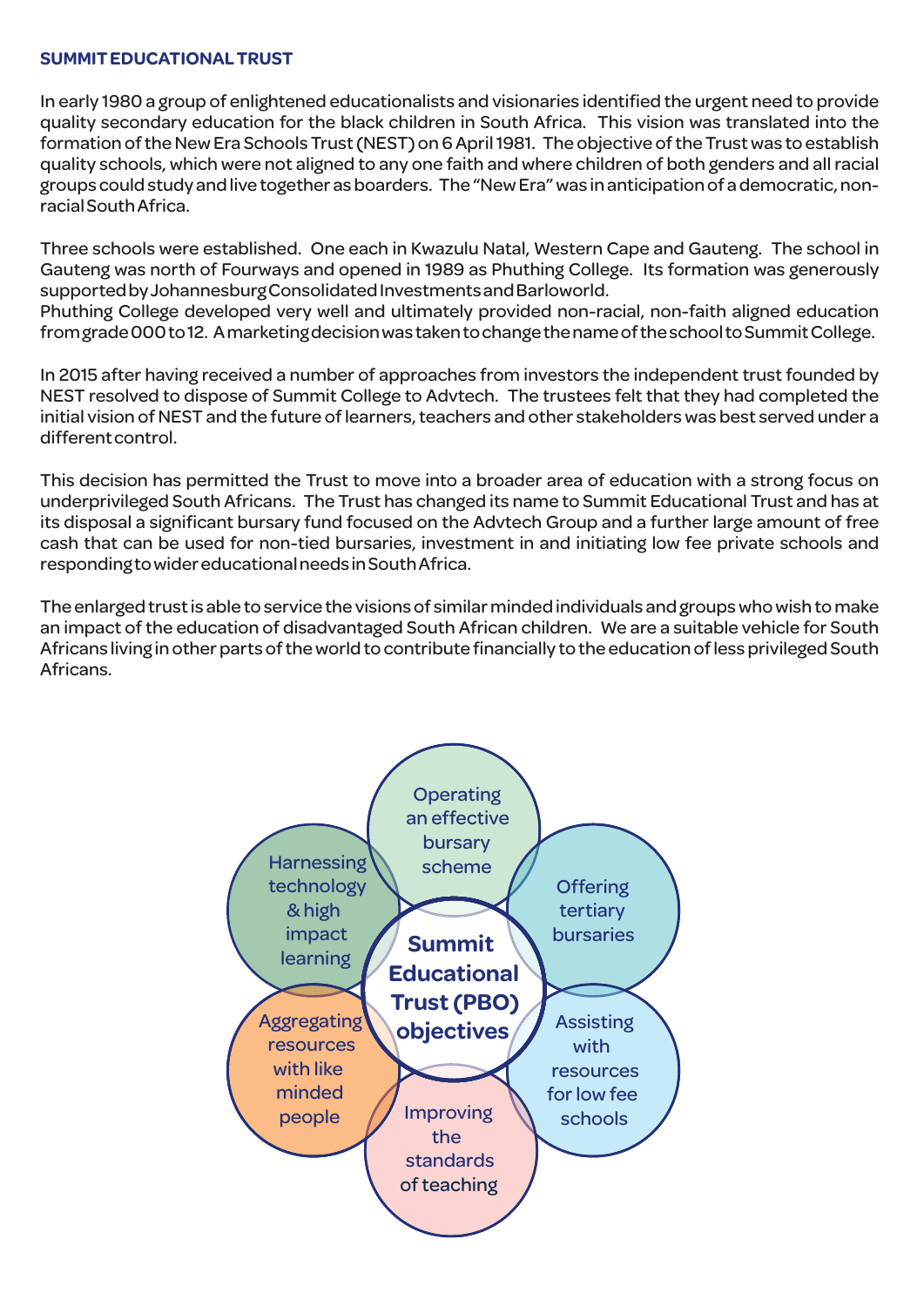MEETING OF DEVELOPMENT COMMITTEE OF THE NEW ERA EDUCATIONAL DEVELOPMENT FOUNDATION HELD AT 121 DUNDALK AVE, PARKVIEW on the 24th MAY 1981

- PRESENT: Prof. Bozzoli in the chair.<br>Prof. Hohanoe, Dr. Naidee Messrs. D. Yates, S. Krige
- NAME OF FOUNDATION: It was agreed that it be recommended to the meeting of the Feundation that the name be changed to "New Era School Trust".
- The cemmittes decided to recommend to the Founda-**GENERAL:** tion that
	- (i) There should be an equitable distribution of races in all scheels founded.
	- (ii) The provision of as many bursaries as possible was of the greatest importance.
	- (iii) While both primary and secondary schools should be founded, the emphasis should be on primary schools,<br>but sight must not be lost of the fact that the biggest demand in our black communities is for secondary schooling.
	- (iv) Secondary schools should start with a Std. 5 class.
	- $(v)$ As soon as possible all references to race should be eliminated.

*Extract of the minutes from the inaugural meeting of the New Era Educational Development Foundation taken on the 24th May 1981*

# **OUR FUTURE**



**partnership). This will help Summit College to grow and develop and will keep SET involved at Summit College.**